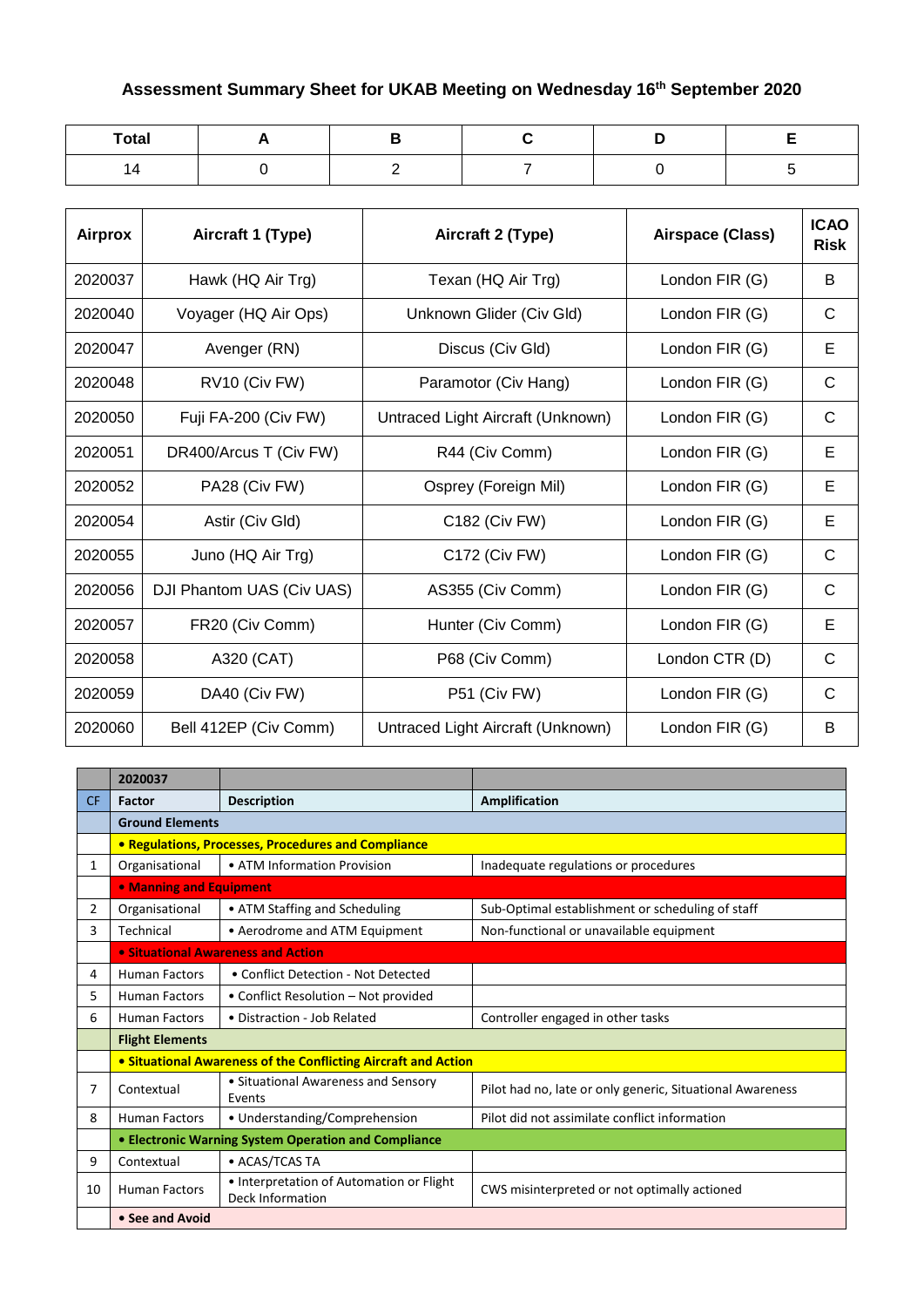| Contextual | • Poor Visibility Encounter                                                                    | One or both aircraft were obscured from the other |
|------------|------------------------------------------------------------------------------------------------|---------------------------------------------------|
| Contextual | • Near Airborne Collision with Aircraft,<br>Balloon, Dirigible or Other Piloted Air<br>Vehicle | Piloted air vehicle                               |

|     | 2020040                            |                                                                |                                                                         |
|-----|------------------------------------|----------------------------------------------------------------|-------------------------------------------------------------------------|
| CF. | Factor                             | <b>Description</b>                                             | Amplification                                                           |
|     | <b>Ground Elements</b>             |                                                                |                                                                         |
|     | • Situational Awareness and Action |                                                                |                                                                         |
|     | Contextual                         | • Situational Awareness and Sensory<br>Events                  | The controller<br>had only generic, late or no Situational<br>Awareness |
|     | Human Factors                      | • Conflict Detection - Not Detected                            |                                                                         |
|     | <b>Flight Elements</b>             |                                                                |                                                                         |
|     |                                    | • Situational Awareness of the Conflicting Aircraft and Action |                                                                         |
| 3   | Contextual                         | • Situational Awareness and Sensory<br>Events                  | Pilot had no, late or only generic, Situational Awareness               |
|     |                                    | • Electronic Warning System Operation and Compliance           |                                                                         |
| 4   | Technical                          | • ACAS/TCAS System Failure                                     | Incompatible CWS equipment                                              |

|                | 2020047                                              |                                                                |                                                                      |
|----------------|------------------------------------------------------|----------------------------------------------------------------|----------------------------------------------------------------------|
| CF.            | <b>Factor</b>                                        | <b>Description</b>                                             | Amplification                                                        |
|                | <b>Ground Elements</b>                               |                                                                |                                                                      |
|                |                                                      | • Situational Awareness and Action                             |                                                                      |
|                | Contextual                                           | • Situational Awareness and Sensory<br>Events                  | The controller had only generic, late or no Situational<br>Awareness |
| $\overline{2}$ | Human Factors                                        | • Conflict Detection - Not Detected                            |                                                                      |
|                | <b>Flight Elements</b>                               |                                                                |                                                                      |
|                |                                                      | • Situational Awareness of the Conflicting Aircraft and Action |                                                                      |
| 3              | Contextual                                           | • Situational Awareness and Sensory<br>Events                  | Pilot had no, late or only generic, Situational Awareness            |
|                | • Electronic Warning System Operation and Compliance |                                                                |                                                                      |
| 4              | Technical                                            | • ACAS/TCAS System Failure                                     | Incompatible CWS equipment                                           |
|                | • See and Avoid                                      |                                                                |                                                                      |
| 5              | <b>Human Factors</b>                                 | • Monitoring of Other Aircraft                                 | Non-sighting or effectively a non-sighting by one or both pilots     |

|           | 2020048                                              |                                                                |                                                           |  |
|-----------|------------------------------------------------------|----------------------------------------------------------------|-----------------------------------------------------------|--|
| <b>CF</b> | <b>Factor</b>                                        | <b>Description</b>                                             | <b>Amplification</b>                                      |  |
|           | <b>Flight Elements</b>                               |                                                                |                                                           |  |
|           |                                                      | . Situational Awareness of the Conflicting Aircraft and Action |                                                           |  |
|           | Contextual                                           | • Situational Awareness and Sensory<br>Events                  | Pilot had no, late or only generic, Situational Awareness |  |
|           | • Electronic Warning System Operation and Compliance |                                                                |                                                           |  |
|           | Technical                                            | • ACAS/TCAS System Failure                                     | Incompatible CWS equipment                                |  |
|           | • See and Avoid                                      |                                                                |                                                           |  |
|           | <b>Human Factors</b>                                 | • Monitoring of Other Aircraft                                 | Late-sighting by one or both pilots                       |  |

|           | 2020050                                                        |                                               |                                                           |
|-----------|----------------------------------------------------------------|-----------------------------------------------|-----------------------------------------------------------|
| <b>CF</b> | <b>Factor</b>                                                  | <b>Description</b>                            | Amplification                                             |
|           | <b>Ground Elements</b>                                         |                                               |                                                           |
|           | • Situational Awareness and Action                             |                                               |                                                           |
|           | Contextual                                                     | • Situational Awareness and Sensory           | The controller had only generic, late or no Situational   |
|           |                                                                | Events                                        | Awareness                                                 |
|           | <b>Flight Elements</b>                                         |                                               |                                                           |
|           | • Situational Awareness of the Conflicting Aircraft and Action |                                               |                                                           |
|           | Contextual                                                     | • Situational Awareness and Sensory<br>Events | Pilot had no, late or only generic, Situational Awareness |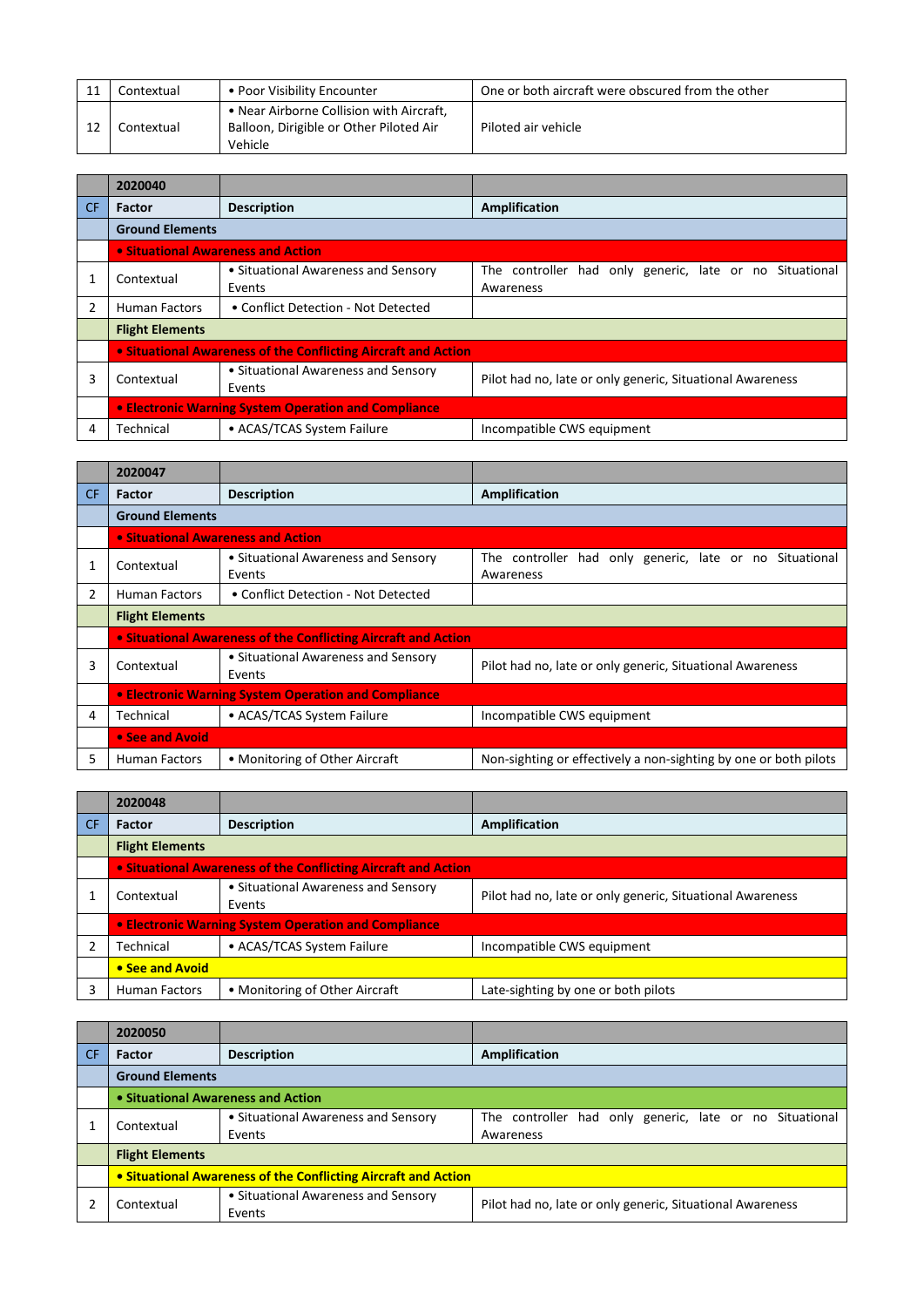| • Electronic Warning System Operation and Compliance |                                |                                     |  |
|------------------------------------------------------|--------------------------------|-------------------------------------|--|
| Technical                                            | • ACAS/TCAS System Failure     | Incompatible CWS equipment          |  |
| • See and Avoid                                      |                                |                                     |  |
| <b>Human Factors</b>                                 | • Monitoring of Other Aircraft | Late-sighting by one or both pilots |  |

|           | 2020051                |                                                                |                                                            |
|-----------|------------------------|----------------------------------------------------------------|------------------------------------------------------------|
| <b>CF</b> | <b>Factor</b>          | <b>Description</b>                                             | <b>Amplification</b>                                       |
|           | <b>Flight Elements</b> |                                                                |                                                            |
|           |                        | • Situational Awareness of the Conflicting Aircraft and Action |                                                            |
|           | Contextual             | • Situational Awareness and Sensory<br>Events                  | Pilot had no, late or only generic, Situational Awareness  |
|           |                        | • Electronic Warning System Operation and Compliance           |                                                            |
|           | Technical              | • ACAS/TCAS System Failure                                     | Incompatible CWS equipment                                 |
| 3         | Technical              | • ACAS/TCAS System Failure                                     | CWS did not alert as expected                              |
|           | • See and Avoid        |                                                                |                                                            |
| 4         | <b>Human Factors</b>   | • Perception of Visual Information                             | Pilot was concerned by the proximity of the other aircraft |

|     | 2020052                                              |                                                                |                                                               |  |
|-----|------------------------------------------------------|----------------------------------------------------------------|---------------------------------------------------------------|--|
| CF. | <b>Factor</b>                                        | <b>Description</b>                                             | <b>Amplification</b>                                          |  |
|     | <b>Ground Elements</b>                               |                                                                |                                                               |  |
|     |                                                      | • Situational Awareness and Action                             |                                                               |  |
|     | Contextual                                           | • ANS Flight Information Provision                             | Not required to monitor the aircraft under the agreed service |  |
|     | <b>Flight Elements</b>                               |                                                                |                                                               |  |
|     |                                                      | • Situational Awareness of the Conflicting Aircraft and Action |                                                               |  |
|     | Contextual                                           | • Situational Awareness and Sensory<br>Events                  | Pilot had no, late or only generic, Situational Awareness     |  |
|     | • Electronic Warning System Operation and Compliance |                                                                |                                                               |  |
| 3   | Contextual                                           | • ACAS/TCAS TA                                                 |                                                               |  |
|     | • See and Avoid                                      |                                                                |                                                               |  |
| 4   | Human Factors                                        | • Perception of Visual Information                             | Pilot was concerned by the proximity of the other aircraft    |  |

|     | 2020054                           |                                                                |                                                               |
|-----|-----------------------------------|----------------------------------------------------------------|---------------------------------------------------------------|
| CF. | <b>Factor</b>                     | <b>Description</b>                                             | Amplification                                                 |
|     | <b>Ground Elements</b>            |                                                                |                                                               |
|     |                                   | • Situational Awareness and Action                             |                                                               |
| 1   | Contextual                        | • ANS Flight Information Provision                             | Not required to monitor the aircraft under the agreed service |
|     | <b>Flight Elements</b>            |                                                                |                                                               |
|     | • Tactical Planning and Execution |                                                                |                                                               |
| 2   | <b>Human Factors</b>              | • Accuracy of Communication                                    | Ineffective communication of intentions                       |
|     |                                   | • Situational Awareness of the Conflicting Aircraft and Action |                                                               |
| 3   | Contextual                        | • Situational Awareness and Sensory<br>Events                  | Pilot had no, late or only generic, Situational Awareness     |
|     |                                   | • Electronic Warning System Operation and Compliance           |                                                               |
| 4   | Technical                         | • ACAS/TCAS System Failure                                     | Incompatible CWS equipment                                    |
|     | • See and Avoid                   |                                                                |                                                               |
| 5   | <b>Human Factors</b>              | • Monitoring of Other Aircraft                                 | Late-sighting by one or both pilots                           |
| 6   | <b>Human Factors</b>              | • Lack of Individual Risk Perception                           | Pilot flew close enough to cause concern                      |

| 2020055                            |                               |                                         |
|------------------------------------|-------------------------------|-----------------------------------------|
| <b>Factor</b>                      | <b>Description</b>            | Amplification                           |
| <b>Ground Elements</b>             |                               |                                         |
| • Manning and Equipment            |                               |                                         |
| Technical                          | • Aerodrome and ATM Equipment | Non-functional or unavailable equipment |
| • Situational Awareness and Action |                               |                                         |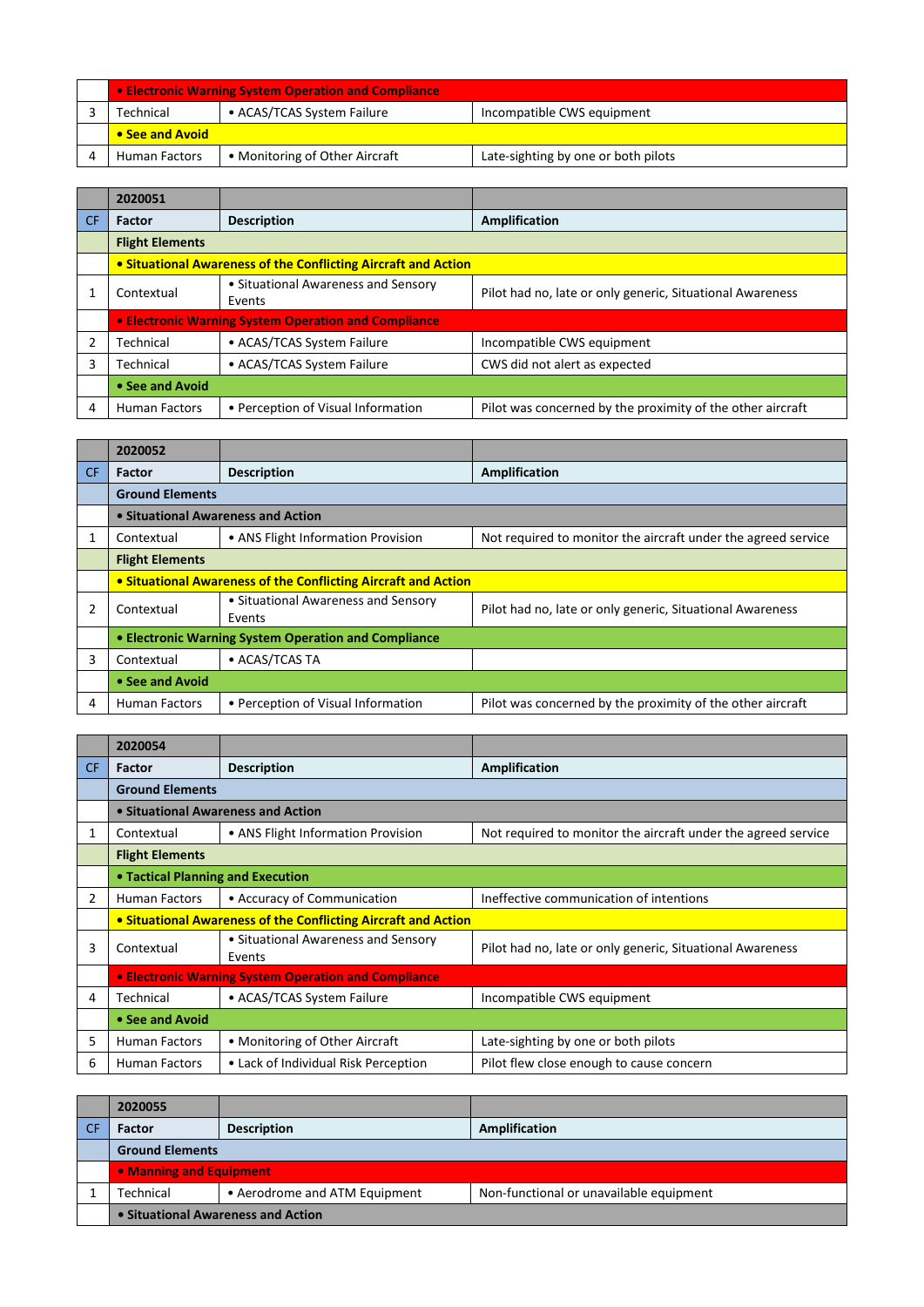|   | Contextual                                                     | • ANS Flight Information Provision            | Not required to monitor the aircraft under the agreed service        |
|---|----------------------------------------------------------------|-----------------------------------------------|----------------------------------------------------------------------|
| 3 | Contextual                                                     | • Situational Awareness and Sensory<br>Events | The controller had only generic, late or no Situational<br>Awareness |
|   | <b>Flight Elements</b>                                         |                                               |                                                                      |
|   | • Situational Awareness of the Conflicting Aircraft and Action |                                               |                                                                      |
| 4 | Contextual                                                     | • Situational Awareness and Sensory<br>Events | Pilot had no, late or only generic, Situational Awareness            |
|   | • Electronic Warning System Operation and Compliance           |                                               |                                                                      |
| 5 |                                                                | • Any other event                             | Target aircraft transponder in standby during code change            |
| 6 | Contextual                                                     | • Other warning system operation              | Warning from a system other than TCAS or TAS                         |
|   | • See and Avoid                                                |                                               |                                                                      |
|   | <b>Human Factors</b>                                           | • Distraction - Job Related                   | Pilot looking elsewhere                                              |
| 8 | <b>Human Factors</b>                                           | • Monitoring of Other Aircraft                | Late-sighting by one or both pilots                                  |
| 9 | <b>Human Factors</b>                                           | • Perception of Visual Information            | Pilot perceived there was no conflict                                |

|     | 2020056                                                        |                                               |                                                                      |
|-----|----------------------------------------------------------------|-----------------------------------------------|----------------------------------------------------------------------|
| CF. | <b>Factor</b>                                                  | <b>Description</b>                            | Amplification                                                        |
|     | <b>Ground Elements</b>                                         |                                               |                                                                      |
|     | • Situational Awareness and Action                             |                                               |                                                                      |
| 1   | Contextual                                                     | • Situational Awareness and Sensory<br>Events | The controller had only generic, late or no Situational<br>Awareness |
| 2   | <b>Human Factors</b>                                           | • ANS Traffic Information Provision           | TI not provided, inaccurate, inadequate, or late                     |
|     | <b>Flight Elements</b>                                         |                                               |                                                                      |
|     | • Tactical Planning and Execution                              |                                               |                                                                      |
| 3   | <b>Human Factors</b>                                           | • Insufficient Decision/Plan                  | Inadequate plan adaption                                             |
|     | • Situational Awareness of the Conflicting Aircraft and Action |                                               |                                                                      |
| 4   | Contextual                                                     | • Situational Awareness and Sensory<br>Events | Pilot had no, late or only generic, Situational Awareness            |
| 5   | <b>Human Factors</b>                                           | • Lack of Communication                       | Pilot did not request additional information                         |
|     | • See and Avoid                                                |                                               |                                                                      |
| 6   | <b>Human Factors</b>                                           | • Monitoring of Other Aircraft                | Non-sighting or effectively a non-sighting by one or both pilots     |
| 7   | <b>Human Factors</b>                                           | • Perception of Visual Information            | Pilot was concerned by the proximity of the other aircraft           |

| 2020057                                              |                                    |                                                            |
|------------------------------------------------------|------------------------------------|------------------------------------------------------------|
| <b>Factor</b>                                        | <b>Description</b>                 | <b>Amplification</b>                                       |
| <b>Flight Elements</b>                               |                                    |                                                            |
| • Electronic Warning System Operation and Compliance |                                    |                                                            |
| Contextual                                           | • ACAS/TCAS RA                     |                                                            |
| • See and Avoid                                      |                                    |                                                            |
| <b>Human Factors</b>                                 | • Perception of Visual Information | Pilot was concerned by the proximity of the other aircraft |

|     | 2020058                                                        |                                                              |                                                            |
|-----|----------------------------------------------------------------|--------------------------------------------------------------|------------------------------------------------------------|
| CF. | <b>Factor</b>                                                  | <b>Description</b>                                           | <b>Amplification</b>                                       |
|     | <b>Ground Elements</b>                                         |                                                              |                                                            |
|     | • Situational Awareness and Action                             |                                                              |                                                            |
| 1   | Human Factors                                                  | • ANS Traffic Information Provision                          | TI not provided, inaccurate, inadequate, or late           |
|     | <b>Flight Elements</b>                                         |                                                              |                                                            |
|     | • Situational Awareness of the Conflicting Aircraft and Action |                                                              |                                                            |
| 2   | Contextual                                                     | • Situational Awareness and Sensory<br>Events                | Pilot had no, late or only generic, Situational Awareness  |
| 3   | <b>Human Factors</b>                                           | • Understanding/Comprehension                                | Pilot did not assimilate conflict information              |
| 4   | Human Factors                                                  | • Distraction - Job Related                                  | Pilot engaged in other tasks                               |
| 5   | <b>Human Factors</b>                                           | • Interpretation of Automation or Flight<br>Deck Information | Pilot was concerned by the proximity of the other aircraft |
|     | • Electronic Warning System Operation and Compliance           |                                                              |                                                            |